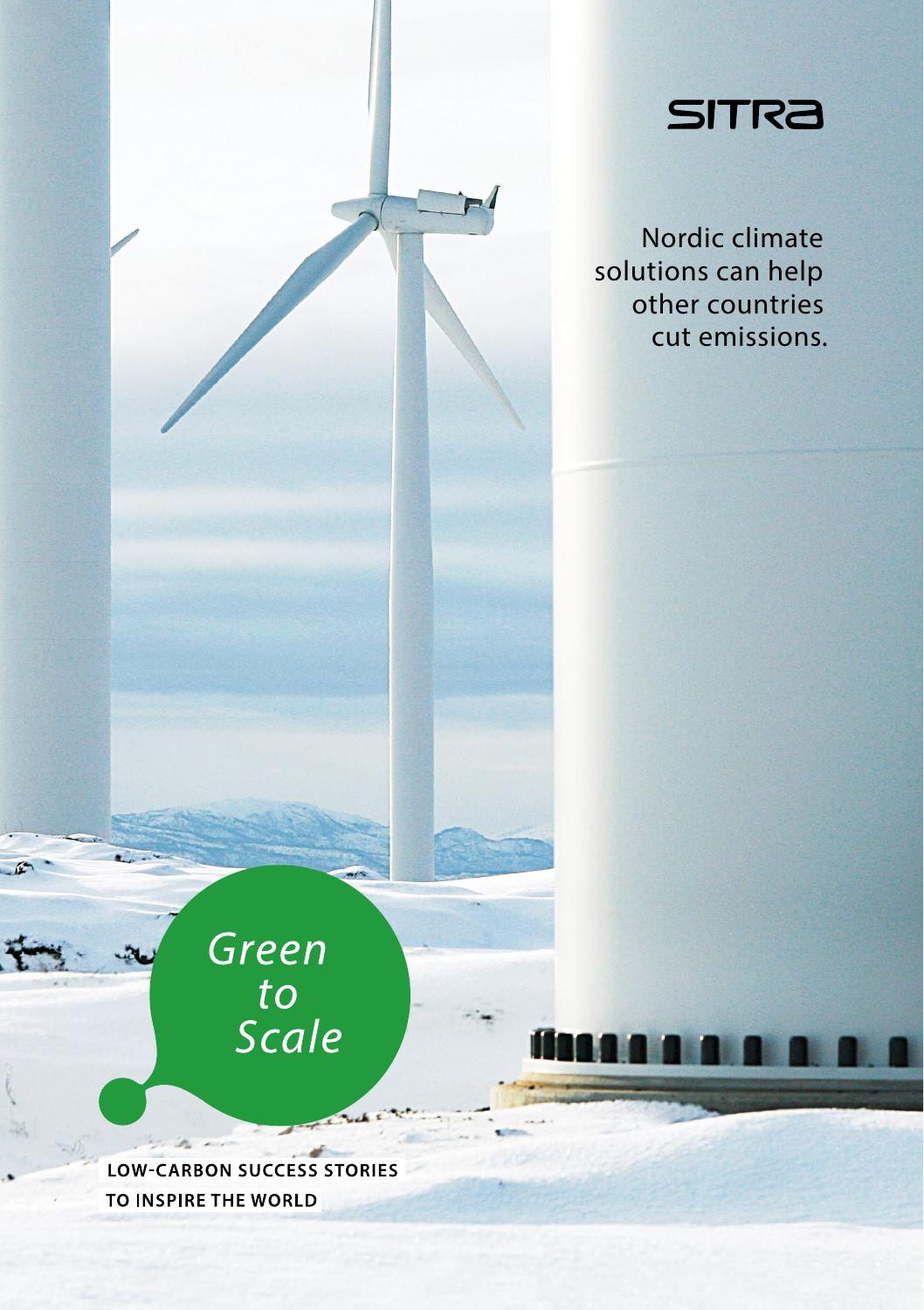### **It can be done**

We already have many tools available to cut emissions – as demonstrated by the results in the Nordic countries.

# **We have solutions**

Scaling up just 15 Nordic climate solutions could cut global emissions annually by 4 gigatonnes by 2030. This is equal to the current total emissions of the European Union.

## **Countries can do more**

The results of this project show how implementing existing low-carbon solutions can take us a long way in tackling the climate crisis. Countries around the world have a range of proven and attractive Nordic solutions to choose from.

# **Nordic partnership**

Organisations from all five Nordic countries have partnered with the Finnish Innovation Fund Sitra and the Nordic Council of Ministers to produce the Nordic Green to Scale study.

# **NEW NORDIC CLIMATE** SOI UTIONS



 **ENERGY** 

**8 Electric vehicles (EVs)** 

> **12 Residential heat pumps**

If other wealthy countries used as many EVs as Norway does, it would reduce emissions by almost as much as Denmark produces in a year.

### **1 Combined heat and power production**

If other countries used CHP like Finland and Denmark do, it would reduce emissions by almost as much as Japan produces in a year.

Save **1,171** 



capture and storage (CCS) in oil and gas production like Norway does, it would reduce emissions by as much as Hungary produces in a year. **INDUSTRY TRANSPORT** *Produces in a year.* And a sustaine produces in a year. **TRANSPORT** 

> Save **63** MtCO<sub>2</sub>/year



If other countries used biofuels to the extent that Sweden and Finland do, it would reduce emissions by almost as much as Italy produces in a year.

Save **423**<br>MtCO<sub>2</sub>/year

If Canada, Mongolia and Russia used as much bioenergy for heating as Finland already does, it would reduce emissions by more than Bangladesh produces in a year.

### **13 Bioenergy for heating**

Save **193** MtCO<sub>2</sub>/year

If selected European countries used as many heat pumps as Sweden already does, it would reduce emissions by almost as much as Cuba produces in a year.



Save **50** MtCO<sub>2</sub>/year

If all countries used their onshore wind potential like Denmark does, it would reduce emissions by more than Australia produces in a year.



If all countries used carbon

Save **357** MtCO<sub>2</sub>/year



If other countries followed the example of Denmark and promoted cycling in cities, it would reduce emissions by almost as much as Slovakia produces in a year.

**6 Reducing methane in oil and gas production**  If all countries reduced the methane intensity in oil and gas production like Norway has done, it would reduce emissions by almost as much as Ukraine produces in a year.

**2 Onshore wind power** 

Save **695** MtCO<sub>2</sub>/year

Save **37** MtCO<sub>2</sub>/year



**AGRICULTURE AND FORESTS**



If other countries used offshore wind power like Denmark does, it would reduce emissions by almost as much as Panama produces in a year.



Iceland does, it would reduce emissions by more than Denmark produces in a year. Save

**4 Geothermal power**  If countries with significant geothermal potential used it like

**55** MtCO<sub>2</sub>/year



If all countries reduced the carbon intensity of their industry like Finland and Sweden have done, it would reduce emissions by more than Singapore produces in a year.

Save **57** MtCO<sub>2</sub>/year



### **11 Energy efficiency in buildings**

If other countries cut energy use in buildings by as much as Sweden has done, it would reduce emissions by almost as much as Spain produces in a year.

Save **430** MtCO<sub>2</sub>/year

#### **15 Manure management**

If all countries cut nitrous oxide emissions in manure management like Denmark does, it would reduce emissions by more than Nigeria produces in a year.

> Save **478**

**14 Reforestation and land restoration**  If other wealthy countries reforested and restored lost vegetation like

**BUILDINGS AND HOUSEHOLDS**

Iceland does, it would reduce emissions by more than Panama produces in a year.